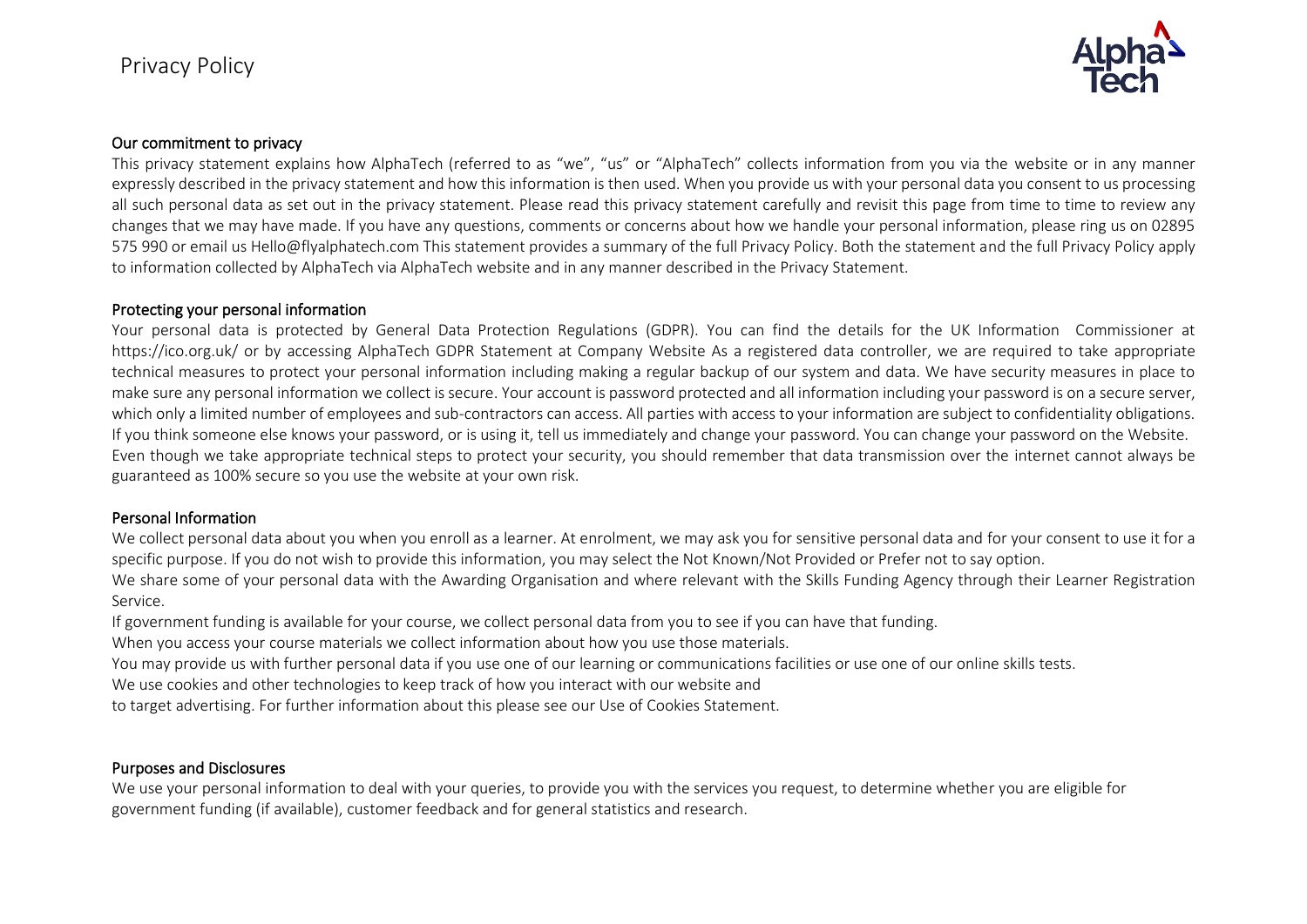# Privacy Policy



Depending on the preferences indicated by you:

- we may use your personal data to contact you about developments and offers.
- AlphaTech may disclose your personal data to your sponsor, if you are being sponsored by your employer or by a trade organisation or other group.
- we may disclose your information to certain government agencies in connection with the funding of your course.

Following registration and enrolment, either in a AlphaTech Approved Centre or online, all of our approved service providers will have access to your name, date of birth, address, username, learner reference number and details of which AlphaTech courses you have enrolled on in the past. You can request that:

- your details not be used for marketing purposes;
- we provide you with a copy of the information we hold about you (we may charge you a small fee);
- we correct inaccuracies in your information.

You may also turn cookies off in your browser. However, if you do so, you may not be able to use certain features on the website.

The information we collect during registration or enrolment

When you register with us, you (or the person registering for you) must tell us:

- your full name
- email address
- your date of birth (security question)
- in which region of the UK you are based
- where you heard about us.

We also ask for your AlphaTech but you do not have to provide this information if you do not wish to.

Following registration via the Website, we, or our Agents (where you have been introduced to the Website via an Agent or Reseller), may request additional personal data from you in order to further support your learning. You do not have to provide this information, but if you do not, you may not get the most out of your learning.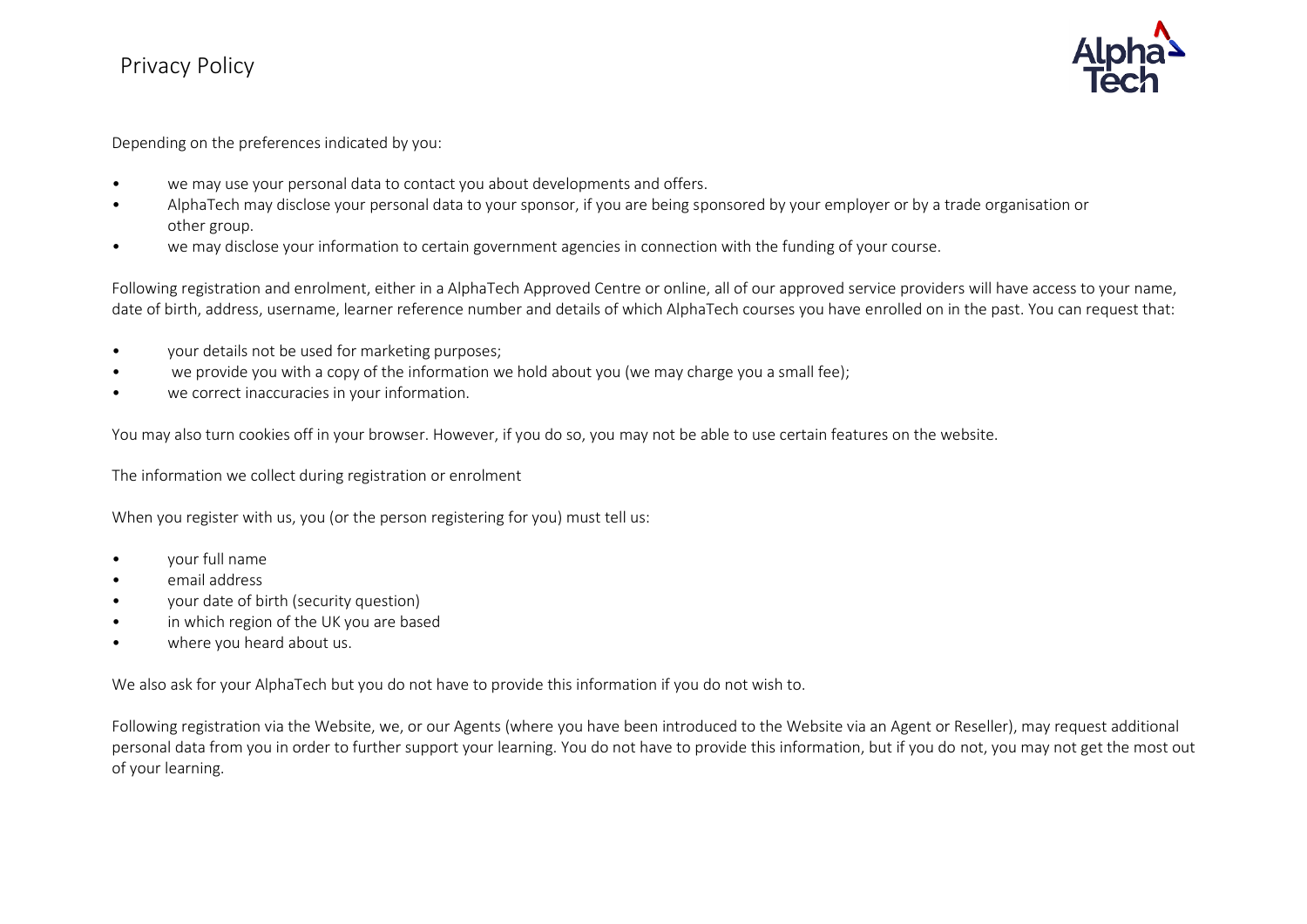# Privacy Policy



## The information we collect when you access Course Materials

We collect information about how you use Course Materials to monitor your learning and improve our users' learning experience.

You may also provide personal data through:

- calls to our helplines;
- letters and e-mails;
- customer feedback forms.

We may record calls to helplines for quality and training purposes only. We will store calls for about three months and we will keep them confidential. In general, if you contact us, we may keep a record of your query or complaint for a reasonable time in case you contact us again.

### How we use the information we collect

We use your personal information:

- to answer your queries or complaints;
- to deliver our online services, for example any Courses that you have access to
- to provide Course Materials;
- to carry out administration;
- to seek your opinion of the Course and Website
- for general statistics and research;
- for obtaining any relevant professional advice;
- as may be required by law or in connection with legal proceedings (including where we intend to take legal proceedings), or as may be necessary to establish, exercise or defend our legal rights.

## Paying for a Course online

When you pay for a Course online, you will be asked for:

- details of a credit or debit card;
- an e-mail address; and
- a tele02895 575 990.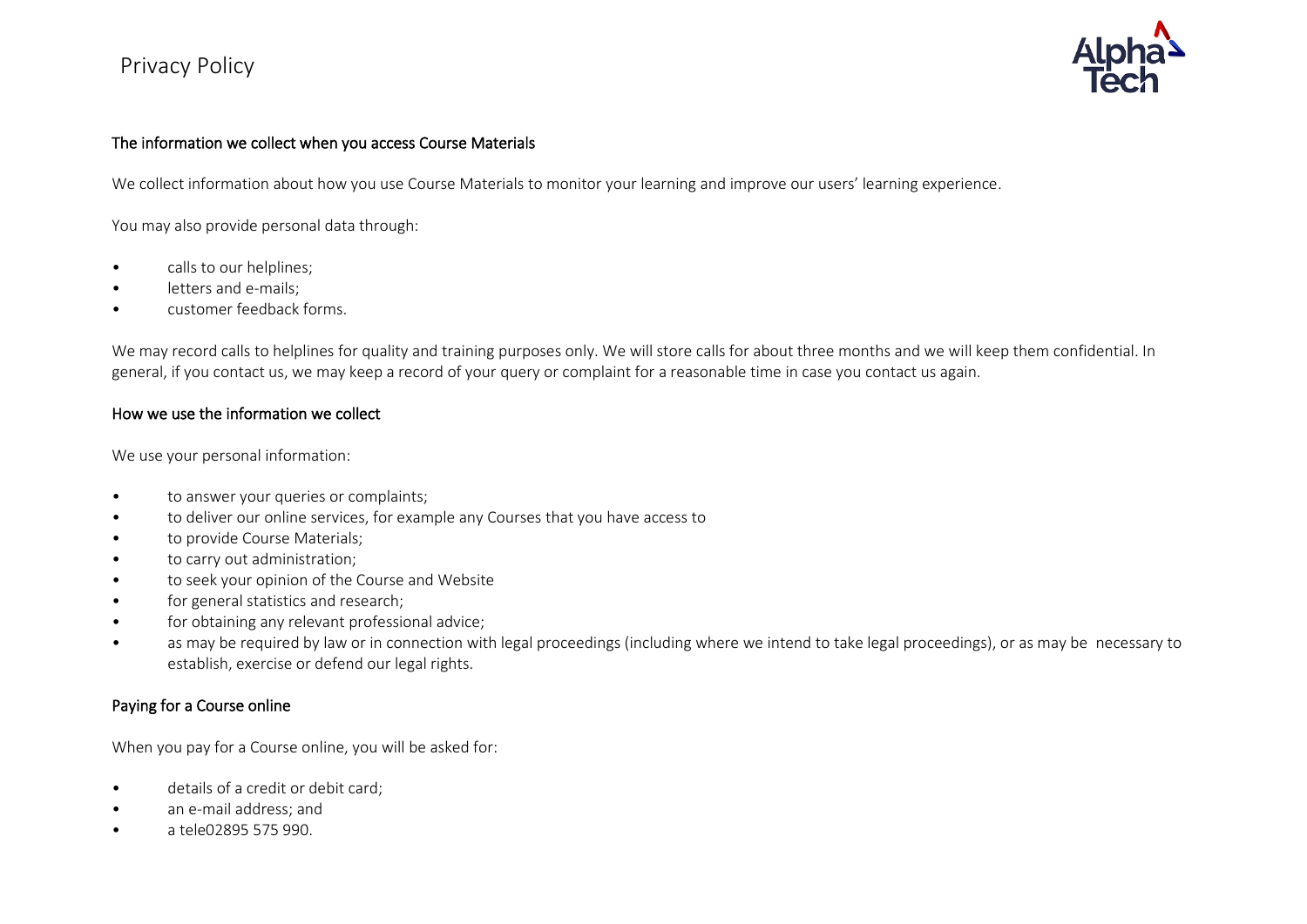

These details are collected by: Square POS

They collect credit or debit card details over a secure link. We do not collect them and they are not made available to us or our Agents or Resellers. We will use the personal information you provide to process your online payment and to refund any monies due to you if you cancel your enrolment in line with the terms and conditions on this Website. When you make a payment online, we will use industry standard software, which encrypts your information. For further details about the security of this information, please refer to Square POS.

#### Third parties and sponsors

To achieve the purposes set out in this privacy statement we may need to give your information to our service providers, Agents and Resellers. Following registration and/or enrolment via the website, we and our Agent or Resellers, if you registered via one of our Agents or Resellers, will have access to your name and contact details to help us deliver our services to you.

If your employer, trade organisation or other group is sponsoring you, we may give the personal information we have collected to your sponsor to monitor your learning.

## Requests for information

If you have not registered on the Website but are simply making an enquiry or request for information, we will use your personal information to reply to your enquiry or request. We will not use this information for marketing purposes without your permission or unless you invite us to do so.

## Keeping your personal data

We keep personal data :

- for as long as is necessary to fulfil the purposes we collected it for;
- as required by law; or
- to enforce or defend legal claims.

Sometimes we will keep information that you have deleted, for example messages sent by you to your tutor, as a record of your learning experience. We will keep this information for a reasonable time.